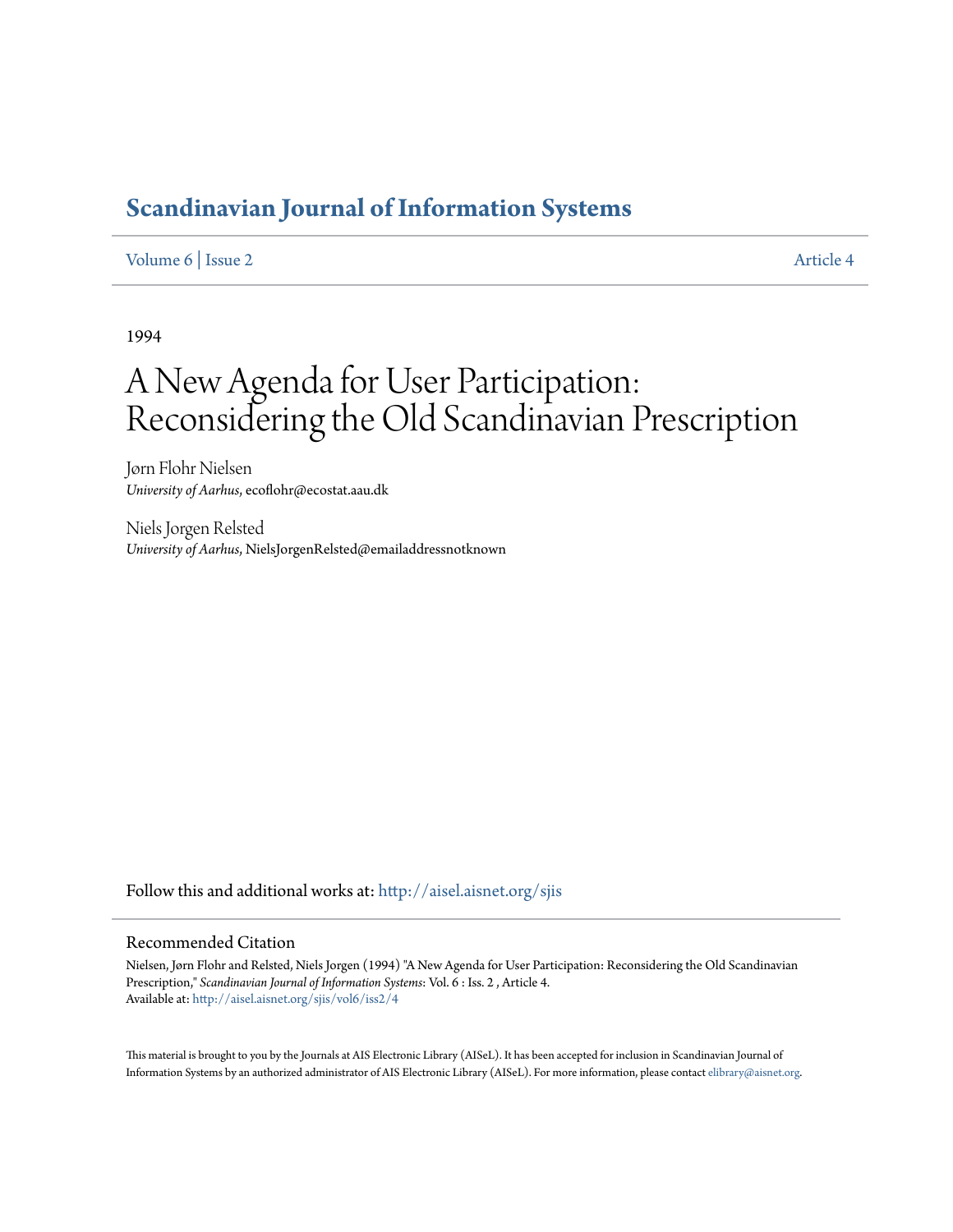# **A New Agenda for User Participation: Reconsidering the Old Scandinavian Prescription**

# **Jørn Flohr Nielsen & Niels Jørgen Relsted**

*Institute of Management at University of Aarhus DK-8000 Aarhus C, Denmark ecoflohr@ecostat.aau.dk*

#### **Abstract**

*A considerable degree of user participation is found in current system development and implementation projects i Scandinavia. Obviously, there is a strong belief in the necessity of user participation. Still, practitioners and researchers face severe problems in defining the right way of involvement. Still, there is a lack of convincing empirical evidence concerning the rela tionship between user participation and systems success. In this article we argue that participation is of little use if the agenda excludes organizational issues. If only technical options are discussed, fundamental problems in the organization may remain unsolved.*

 *Partly based on empirical findings from a comparative Danish study, this article ana-*

*lyzes how participation may change with the changing relations between user, user organization and IS-professionals. We find that the useful ness of participation is highly dependent on user type and organizational function. Different projects require different agendas and participants. In some cases indirect users are the most important when it comes to fundamen tal improvements, and they are often excluded from participation.* 

 *We propose a framework that explicitly focuses on the process from problem to issue on the agenda and we conclude that it is time to change the agenda for user participation. To help in clarifying the emerging roles of users and IS-professionals, the research agenda may be changed as well.*

© Scandinavian Journal of Information Systems, 1994, 6(2):3–20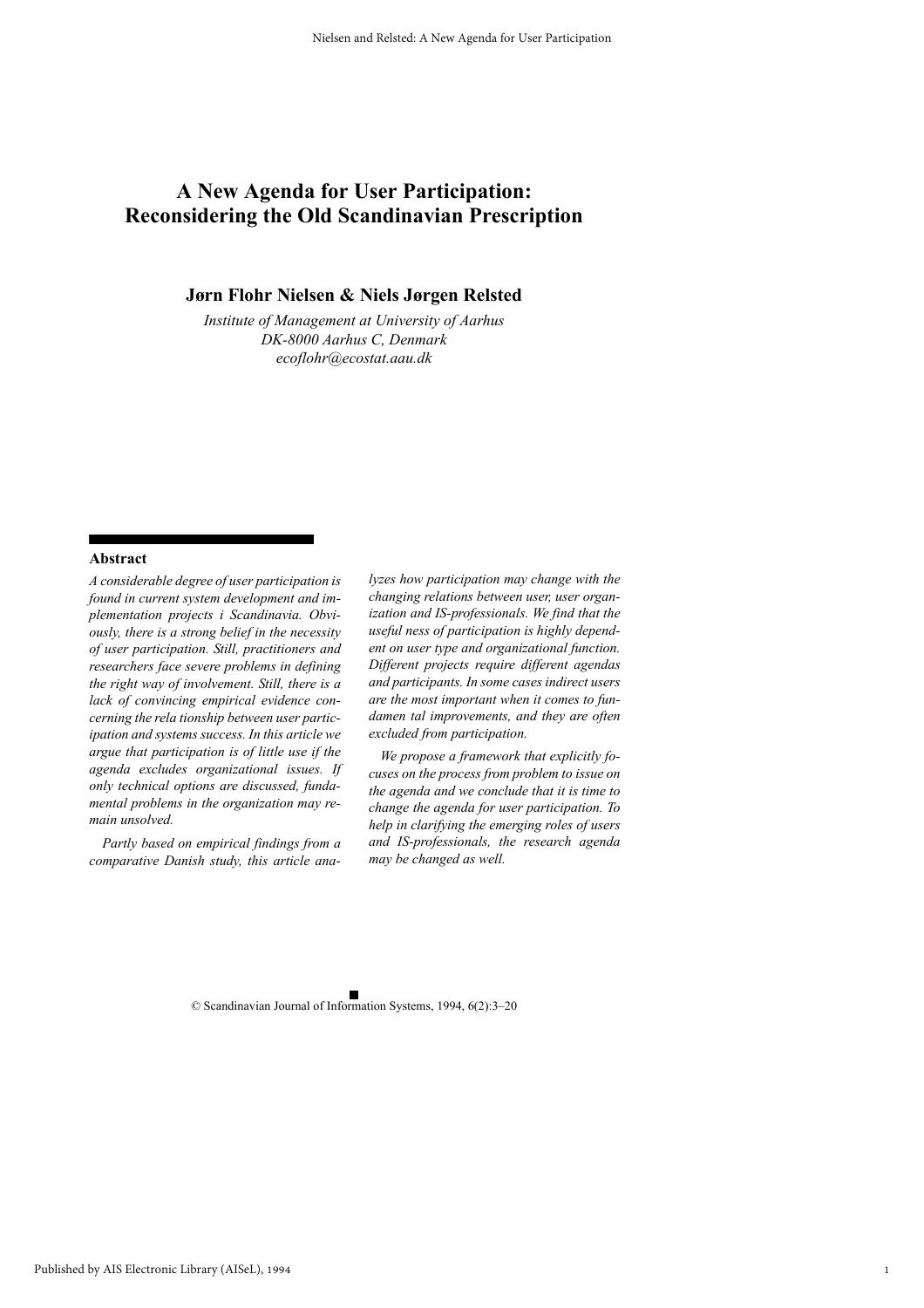## **1. Introduction**

User participation in system development and implementation has been normal in Scandinavia for several years, and not merely so because participation is deeply rooted in our democratic and unionized society. In textbooks, often American, it has been argued that user participation is the way to attain system success, to get better system quality and to overcome resistance to change.

System failure is still found, however, and practitioners face severe problems in the implementation processes. A striking notion for the reason for implementation problems is the primitive state of technology in the field of user participation or user involvement (Friedman 1989). Prototyping methods will probably not solve this problem. Neither will better interpersonal skills of the developers. Above all, support of the users' primary work has to be ensured, and both practitioners and researchers have to deal with the problems connected with the isolation of implementation projects from other parts of the organization. It is no easy task, but it is our main argument that the technology of user participation has to be improved exactly at this point.

The aim of this article is to offer a reconsideration of the concept of user par ticipation from this perspective. We will argue that most implementation research has severe shortcomings in defining adequate measures of success, and the use of narrow measures may itself lead to the neglect of organizational aspects. We will argue that participation on organizational issues is getting still more important as the tech nological and organizational environments of users change. And, partly based on empirical findings

from a comparative Danish study, we will argue that the useful ness of participation is highly dependent on user type and organizational function, but organizational changes may always be crucial to improvements.

Finally, we propose a research strategy based on a framework that explicitly focuses on the organizational issues on the agenda and the process of making and constraining—the agenda for user participation.

# **2. Organizational impact and user participation**

The implementation of new computer systems implies some change in the way users work, in some cases even fundamental organizational change. This process of change is no simple matter and information technology not the single dominant factor to determine organization design. Technological determinism is not merely rejected on the basis of empirical research; technocratic views have to be condemned as both unrealistic and dangerous (Child & Loveridge 1990).

To understand the impact of computing, you have to understand how the implementation process is managed. And the term 'implementation' has to be perceived in a wide sense as an important interactive process that involves both the adjustments of systems and organization structure (Robey 1987, Borum & Christiansen 1993).

System features, even of superior technical quality, cannot do it alone; they have to be valued by the users. User participation could then be seen as the key to change and to improvements in the quality of implementation decisions. Un-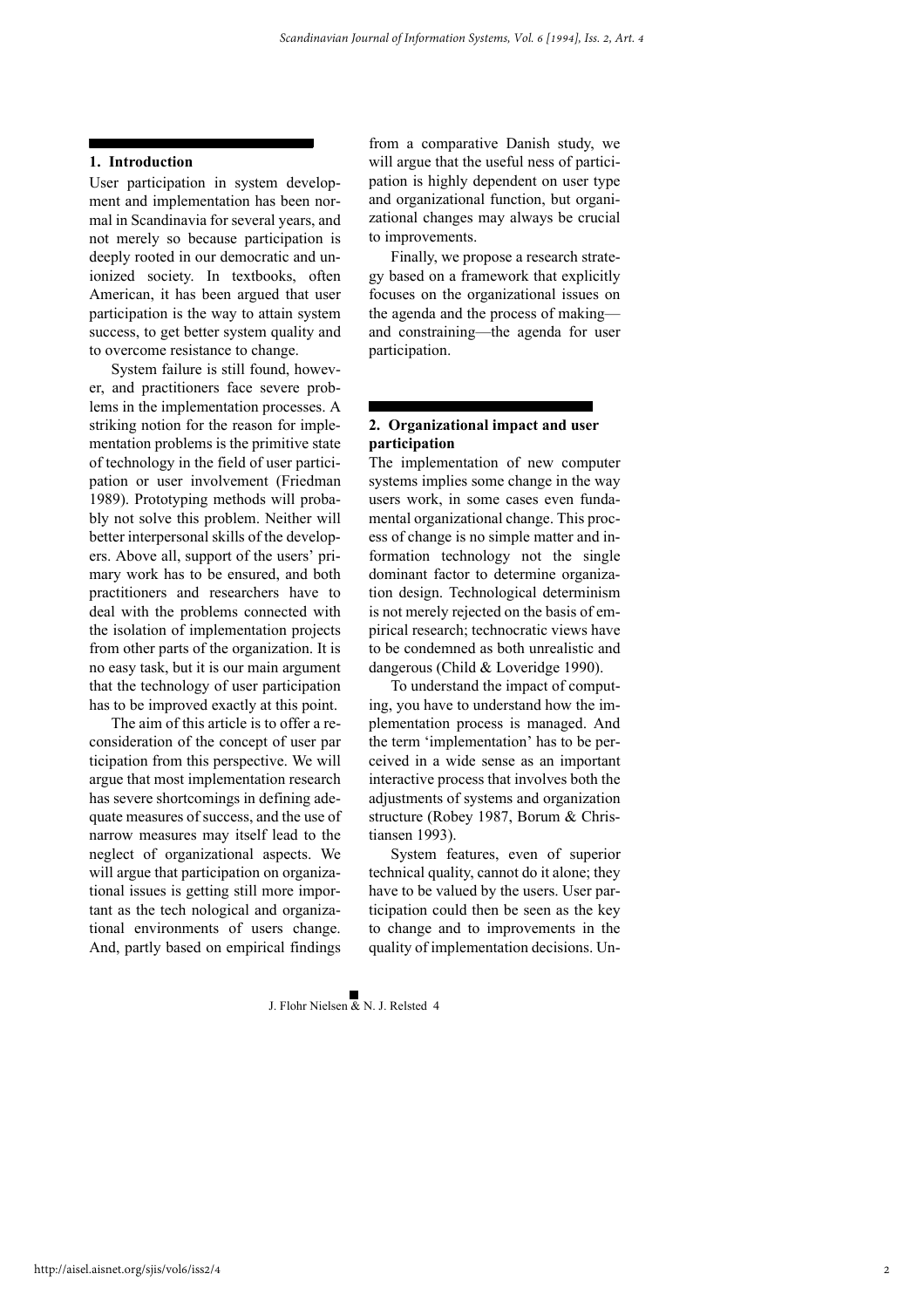fortunately, the relationship between user participation and system success is not very well documen ted in empirical research. Significant correlations are rare and generally the results may be characterized as contradictory.

One explanation of the missing general evidence may be that the usefulness of participation is contingent on other variables. In recent research it is shown that both technological, personal and organizational conditions may be of importance (Franz & Robey 1986, Baroudi, Olson & Ives 1986, Tait & Vessey 1988).

Especially the latter study is noteworthy, because it explicitly used a contingency approach and because of some important findings. First of all, system success was found to be significantly related to the amount of resources put into the development process, while the degree of user participation had only insignificant though positive effects on system success. Put differently, participation is not a certain way to achieve system success and every serious way has its costs.

The fundamental assumption that participation always helps in overcoming resistance to change may be wrong. Organizational conservatism that prevents the proper use of new technology can be even stronger in organizations that offer participation.

In an international study of different projects in European services, the efficacy of participation in this respect appears to depend on the presence of cultural and institutional supports in the society (Child & Loveridge 1990). Lack of support combined with legally enforced participation will make the acceptance of radical organizational solutions more difficult. Though the authors suggest that these supports are found in Scandinavia, there are probably important differences at the organizational level. The problems of organizational conservatism are certainly found in Scandinavia as well.

Organizational conservatism should only be regarded as a problem if it stands in the way of individual or organizational performance. This is an important underlying assumption in our user oriented perspective on participation, and despite our non- prescriptive intentions we cannot totally avoid other value based assumptions, which are often hidden behind labels such as "resistance to change", "power equalization" or in theories of participation in organizations in general (Dachler & Wilpert 1978).

If performance improvements is the ultimate purpose of implementing new systems, performance should be the ultimate dependent variable in MIS research. Normally the dependent variable is a more simple one, such as user satisfaction. A comprehensive review of dependent variables in MIS studies shows that researchers seem to avoid performance measures because of the analytical difficulties of relating performance to information system efforts (DeLone & McLean 1992).

Some steps forward have been made in a Finnish study of participation which at least uses more performance related dependent variables (Saarinen & Sääksjärvi 1990). Yet, some of the conclusions like "good balance between both user and analyst participation" seem rather vague, but there is some support to the central argument of noting the qualitative aspects of participation.

In summary, there is only modest evidence of the positive effect of user participa tion on system success, but recent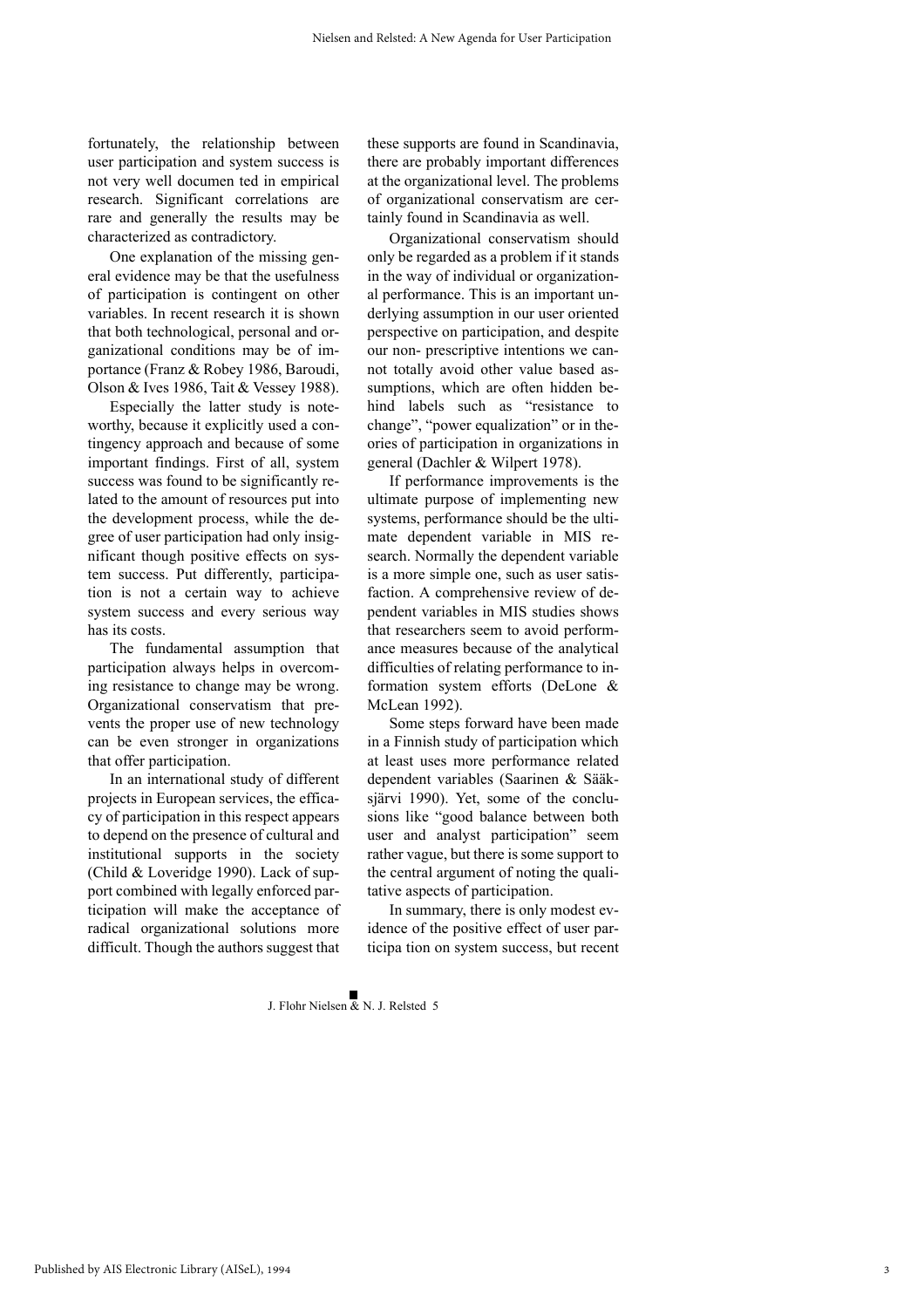research makes progress in specifying the con ditions of participation and challenges the conceptual and methodological limitations of earlier studies. Thus, both the concept of participation and the concept of system success should be examined more carefully and more comprehensive models should be formulated.

Even the testing of empirical associations between independent variables and dependent variables can be questioned, and at least it is proposed that "factor models", the theoretical underpining of this testing, are complemented by "social process models". It is then recognized that several perspectives can contribute to our understanding of these complex processes (Borum & Christiansen 1993). The pitfall is lack of focus, but according to Newman & Robey (1992) researchers could focus on the encounters and episodes in system development processes. Then antecedent conditions and a sequence of events are seen as explanations of outcomes. In this way it will be possible to analyze more carefully how user-analyst relationships are initiated, maintained and altered and what the consequences are (Newman & Robey 1992).

At another level, this is in line with the argument that to understand system development processes and the theory behind them, a historical perspective is needed (Friedman 1989). Thus, both the differences in computing experience and the changing conditions are stressed.

#### **3. Changing conditions**

Participation is expected by employees in Scandinavia. From being an ideology

it has become the normal way of doing development and implementation work (Høyer 1990). Despite some differences in actual projects, the influence from the socio-technical approach (ETHICS) or rather the collective resource approach is very visible as the quality of work and trade union perspectives are taken quite seriously (Bansler 1987, Ehn & Kyng 1987). Compared to other EC-countries, more formal rights are given to employees in Denmark and actual influence has increased at all stages of the implementation processes (Neergård 1992). In many cases actual participation exceeds formal rights.

In the history of computer system development, from the start dominated by efforts to solve hardware problems and later software bottleneck problems, we are now passing through stages dealing with user related problems (Friedman 1989); and the conditions for user participation are still changing in fundamental ways.

This is reflected in the emerging roles of users and IS professionals, and in the changing interrelationship between user organizations and vendors.

Developments in information technology, i.e. standardization in hardware and software, open systems, downsizing, client-server, windows, CASE and standard applications, are the most conspicuous reason for changes. These developments, notably standardizations, can be seen as influencing the way contracts between users, organizations, vendors and professionals are being made in the IS-field. Generally, there is less complexity and uncertainty in contracting meaning less user dependence on specific IS-professionals.

4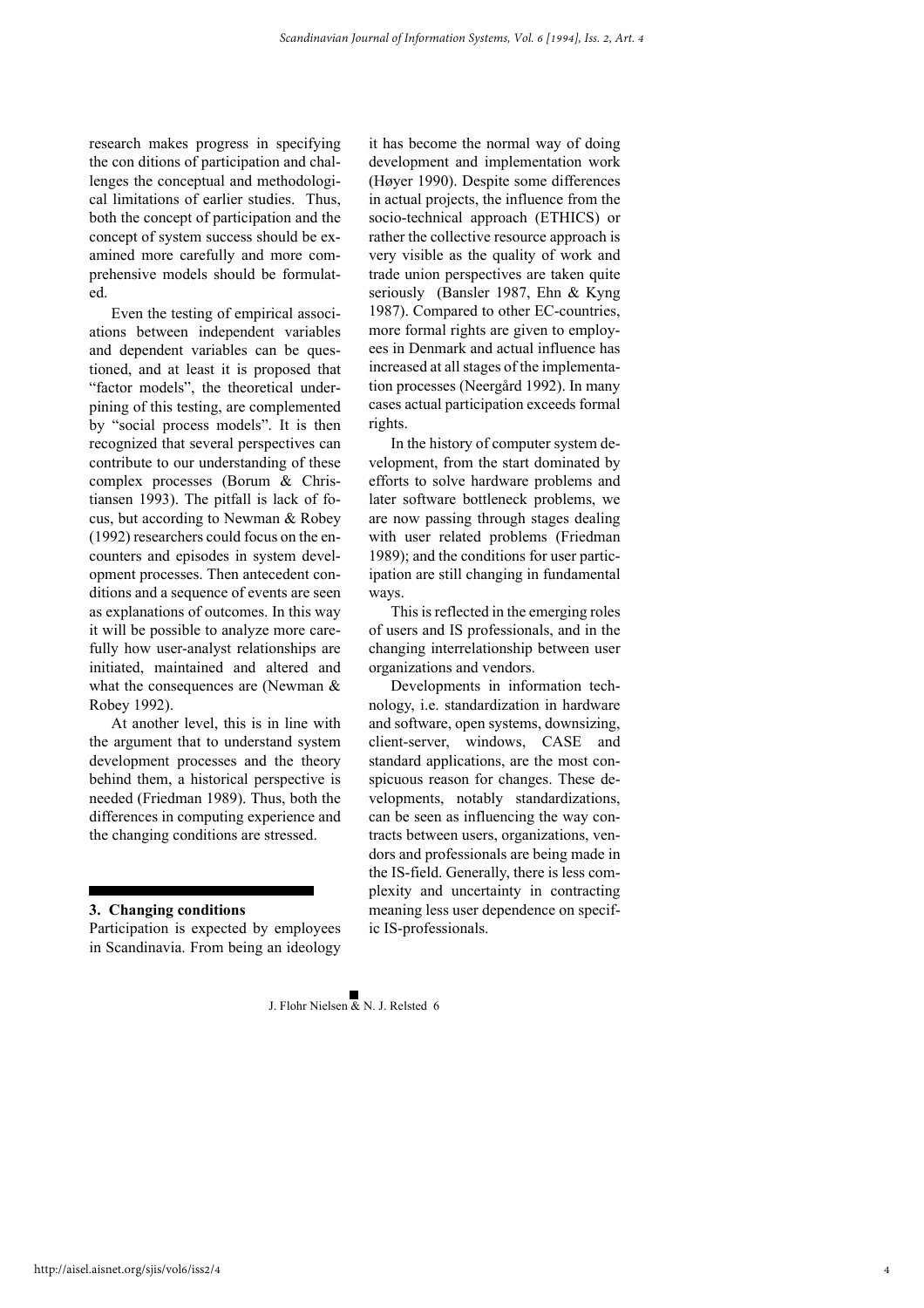Users and their organizations change as well. Although individual users are very different (in regard to job, education, age, tasks etc.) they have generally become more skilled and independent. Often, implementation decisions are taken at a low level in rather decentralized organizations. Most importantly, users are no longer dominated by negative reactions towards new systems and more system development is user demand driven. The tendency towards standardization is reinforced by user demands as well. In the personal computer market users have preferred certain soft ware products and therefore the type of machines that conform to hardware standards required by the software. Thus, more software products become available as well (Gurbaxani and Whang 1991). Even software standardization is often very attractive to the users.

Though some system adjustments still have to be made, we will argue that standardization and open systems are making many technical issues less controversial to users. Much of the computer technology is becoming invisible to them. This makes organizational issues the most important, i.e. the adjustment of administrative procedures.

The IS-professionals see the 4GL and CASE tools as a way of keeping the benefits of standard systems without all of their costs. It is easier to offer fast and efficient development in reaction to changes in user requirements.

To complement this general picture of users working in independent organizational units as a central element in the new context of computer use, we have to add the growing diversity in computing.

Kommunedata, the service bureau servicing nearly every Danish local government, constitutes an example of many of these trends. However centralized originally, the diversity is now pronounced. At least in the sense that the degree of centralization varies across the different functions and systems of local government. Some systems are still highly centralized, though allowing users to acquire more of their own functional capabilities. In other areas the tugs of centrifugal force have been strong. To maintain some of its monopolistic position, Kommunedata has become more sensitive to customer-demand, and the municipalities on their side more often buy their services from alternative suppliers (Borum 1990).

In general, we assume that information technology no longer generates conflicts as it did previously, and that the technical issues are of less interest in connection with participation. Instead, it is on organizational issues we expect a possible increase in user participation. A closer look at data on individual user perceptions might support this view.

# **4. Empirical findings**

This article is no empirical research report in a traditional sense. Certainly, we do not end up making statistical testing of an a priori stated hypothesis. In advancing our main arguments, however, we draw on empirical data that focus on computer impact at the level of individual users. Thus, we find strong indications of varying useful ness of participation and power of organizational change to supplement system implementation.

These data were mainly gathered in a mail questionnaire in 1988 and form part of a comprehensive study of the impact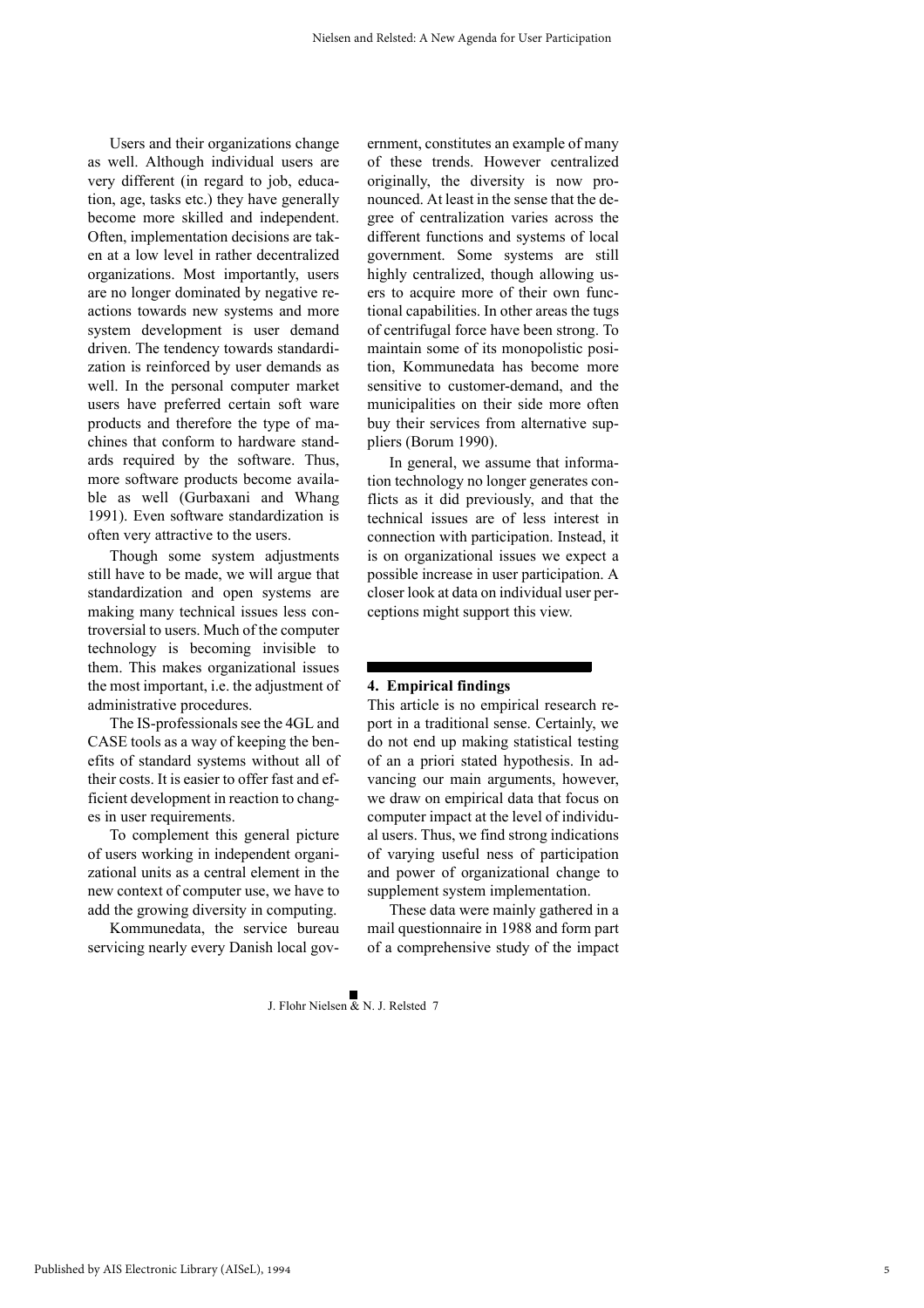#### **TABLE 1. Participation and system satisfaction**

| "How have you been involved in the selection of the latest implemented systems?"                                       |                        |                                                 |                        |  |
|------------------------------------------------------------------------------------------------------------------------|------------------------|-------------------------------------------------|------------------------|--|
|                                                                                                                        | Accountant<br>$(N=65)$ | Counter-Top<br>Worker <sup>*</sup><br>$(N=139)$ | Secretary<br>$(N=122)$ |  |
| Participated**<br>Satisfied with systems<br>(Percentage of 'participated'-group)                                       | 74%                    | 63%                                             | 82%                    |  |
| Involved by colleague or<br>other employee or supervisor<br>Satisfied with systems<br>(Percentage of 'involved'-group) | 52%                    | 51%                                             | 49%                    |  |
| <b>Not involved</b><br>Satisfied with systems<br>(Percentage of 'not involved'-group)                                  | 20%                    | 47%                                             | 29%                    |  |

\*Frontline employee in social service departments, technical departments and tax departments respectively (Incl. professionals)

\*\*52% of the accountants, 24% of the counter-top workers and 33% of the secretaries participated directly.

of current computing technology in Danish municipal organizations. Questionnaires were sent to 10 different types of employees, not necessarily direct users, in a stratified sample of 39 municipalities. Of the 10 types of employees in each organization, 4 were clerks performing client/citizen- related tasks (counter-top workers), 2 were accountants (budgetmakers) and 4 were secretaries. 84 % returned the questionnaire.

Since the jobs and tasks within each group were rather similar, the study offered rare opportunities of comparative analysis. Thus, it was possible to analyze effects of participation controlling for other independent variables.

The first result was a rather surprising one. There seemed to be no significant relationship between participation and system satisfaction of counter-top workers, though the corresponding analysis in the groups of secretaries and accountants showed significant correlations. To explain this difference, we turned to other charac teristics of the counter-top workers and their system use. For example, they used more centralized systems and their participation was at a less direct level. Going from no participation to a very limited form of participation may have small effects (Ta $ble<sub>1</sub>$ .

Still, it would be dangerous to conclude that participation is of less value in these functions as long as our analysis is limited by the simple concept of system success.

The second result stressed this point. In fact, when using self-reported quality indicators, participation did have a notable positive effect at the counter-top group as well. Those who participated personally more frequently reported faster case work or increased "customer" satisfaction.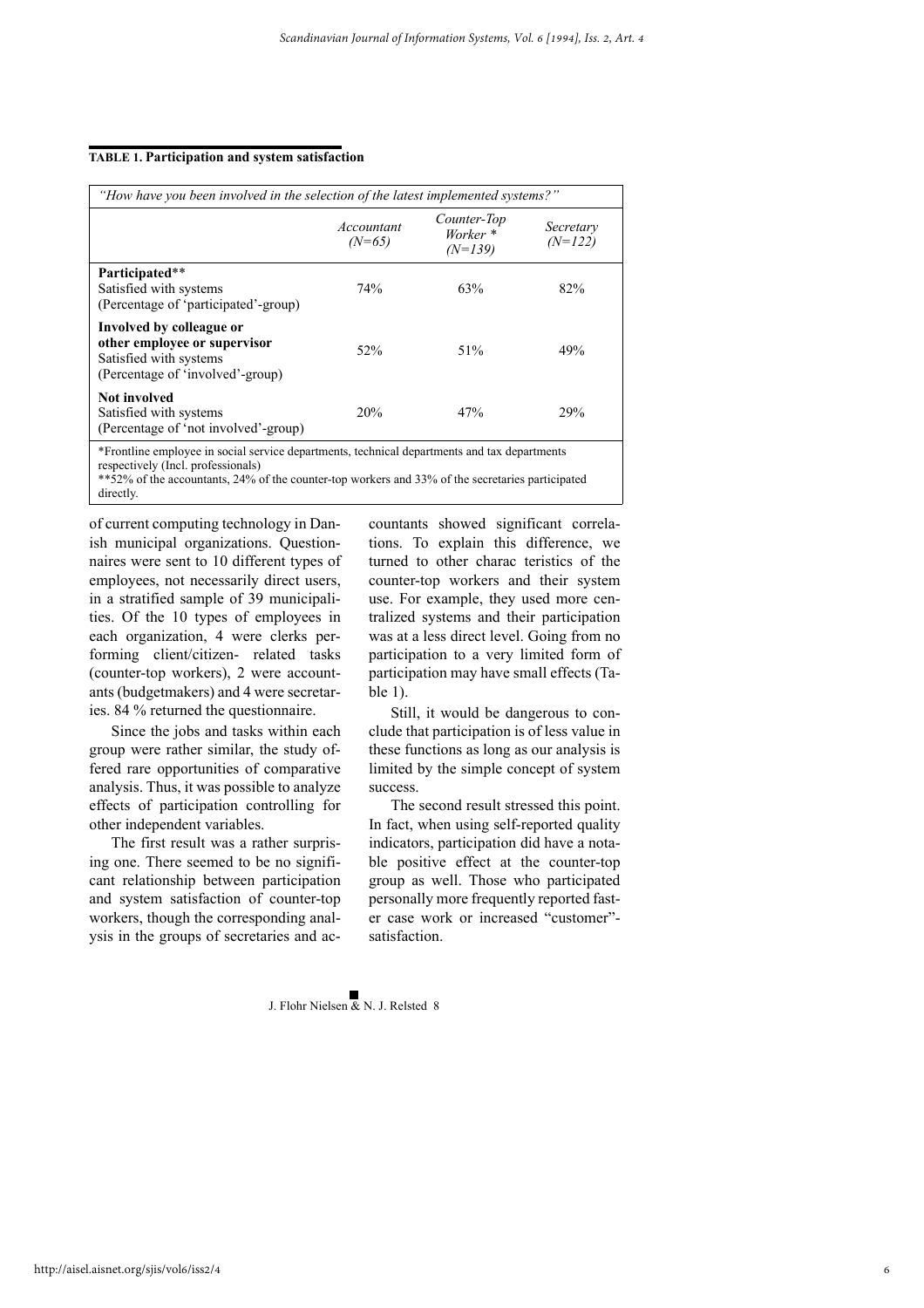#### **TABLE 2. Change in counter-top work**

| Percentage of counter-top workers* reporting changes in "some" or in "high" degree in<br>mentioned directions during recent 3–4 years |                                          |                                   |                                                |                                                                              |  |
|---------------------------------------------------------------------------------------------------------------------------------------|------------------------------------------|-----------------------------------|------------------------------------------------|------------------------------------------------------------------------------|--|
|                                                                                                                                       | Without<br>recent<br>changes<br>$(N=63)$ | With new<br>technolgy<br>$(N=38)$ | With<br>organizationa<br>l changes<br>$(N=15)$ | <b>Both</b><br>technological<br>and<br>organizational<br>changes<br>$(N=23)$ |  |
| <b>Faster case work</b>                                                                                                               | 41%                                      | 53%                               | 47%                                            | 61%                                                                          |  |
| More "Customer"-<br>satisfaction                                                                                                      | 24%                                      | 39%                               | 60%                                            | 48%                                                                          |  |
| *Frontline employee in social service departments, technical departments and tax departments                                          |                                          |                                   |                                                |                                                                              |  |

respectively (Incl. professionals).

The third result showed the importance of the organizational issues. Actually, there seemed to be alarmingly small improvements in service quality and cost efficiency due to the implementation of new systems, but the data offered some evidence of the positive effect of supporting organizational change. New systems had some impact on service quality indicators, but more improvements were reported when system implementation was combined with organizational change (often delegation). And organizational change seems to be the important part (Table 2).

The question of organizational change was open-ended, but it is important to note the ongoing decentralization and service development projects in several Danish municipal organizations. Respondents typically stressed delegation and to a lesser degree service training.

Differences between the user types account for fundamental variations in computer impact and participation. This is summarized in Table 3, that indicate the general importance of participation though its role may be different in different jobs.

Percentage of counter-top workers \*) reporting changes in "some" or in "high" degree in mentioned directions during recent 3-4 years.

There are other contingencies, that constrain or enable computer impact and participation. This is indicated in the correlations shown in the Appendix. Especially decentralization of computing has to be taken into account, though it did not per se have the anticipated strong impact on jobs or performance. In this respect our results seem to be in line with recent studies indicating that the quality of computing services experienced by end users is independent of whether computing is centralized or decentralized (Danziger *et al.* 1993).

Still, decentralization of computing is changing the conditions for participation as shown in significant positive correlations. It is simply easier to let users participate when decisions on computing are made in user departments. Probably it will be easier to supplement implementation with the organizational adjust-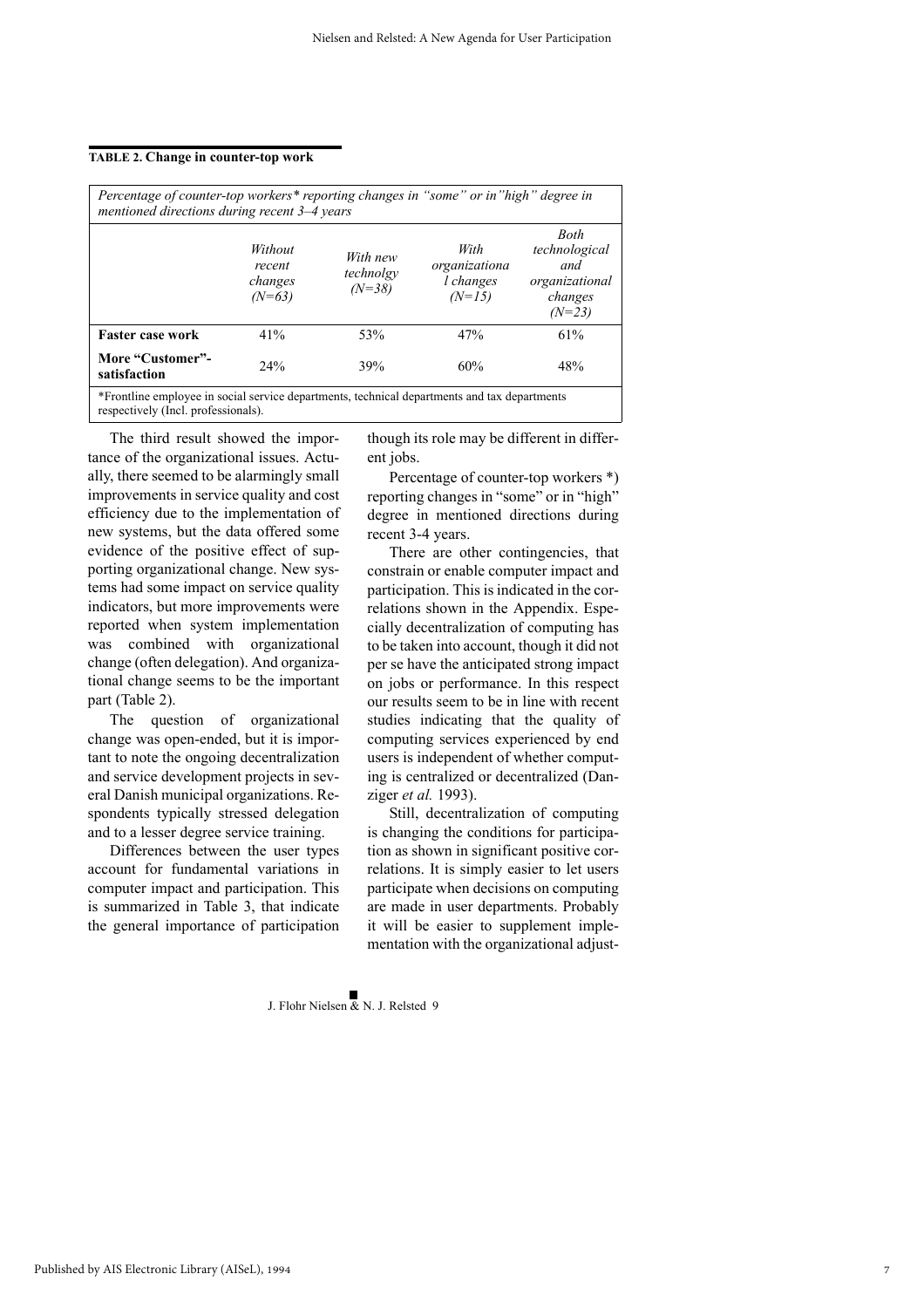**TABLE 3. Computer impact in different jobs**

|                                           | Low client-contact                                                                                                                                                                                                                                               | High client-contact                                                                                                                       |
|-------------------------------------------|------------------------------------------------------------------------------------------------------------------------------------------------------------------------------------------------------------------------------------------------------------------|-------------------------------------------------------------------------------------------------------------------------------------------|
| Low autonomy jobs                         | <b>Secretaries</b><br>(Strong computer impact on<br>job design)<br>Direct participation corre-<br>lates<br>— system satisfacton<br>(No data on performance in<br>this group)                                                                                     | Counter-Top Workers<br>(Medium computer impact<br>on job design)<br>Direct participation corre-<br>lates<br>— "customer"-satisfaction     |
| Hign autonomy jobs                        | <b>Accountants</b><br>(Strong computer impact on<br>job design)<br>Direct participation corre-<br>lates<br>— decentralized computing<br>— system satisfaction<br>Participative influence cor-<br>relates<br>— power of central offices<br>in budgeting decisions | Counter-Top Professionals<br>(Weak computer impact on<br>job design)<br>Direct participation corre-<br>lates<br>— "customer"-satisfaction |
| Source: Appendix and Flohr Nielsen (1991) |                                                                                                                                                                                                                                                                  |                                                                                                                                           |

ment as well. Even minor software implementations could be seen as opportunities to change ad ministrative procedures. Thus, the question of computing decentralization and organizational performance could be more complex than noticed in studies of the quality of computing services or other narrow measures of success.

Attitudes towards change and participation could give some indications of this problem. No less than 85 % of the respondents totally agree in the statement that "to give employees influence on the implementation of technology, they should get more technological knowledge". And this agreement is significantly correlated to own participation. Our interpretation is that too often technical issues dominate the agenda. At the same time, 26 % totally (and 47 % partly) agree in the statement that "implementation of new technology should be the opportunity of greater rearrangement of work".

Our explorative empirical analysis cannot, of course, show how the new forms of participation should be. But an obvious consequence of the findings would be to examine why the apparently relevant organizational issues are—or are not—taken into consideration during implementation projects. Is participation the key to this consideration?

# **5. Towards an organizational agenda perspective**

Our discusssion so far has shown that empirical research offers limited explanations of the role of participation and

8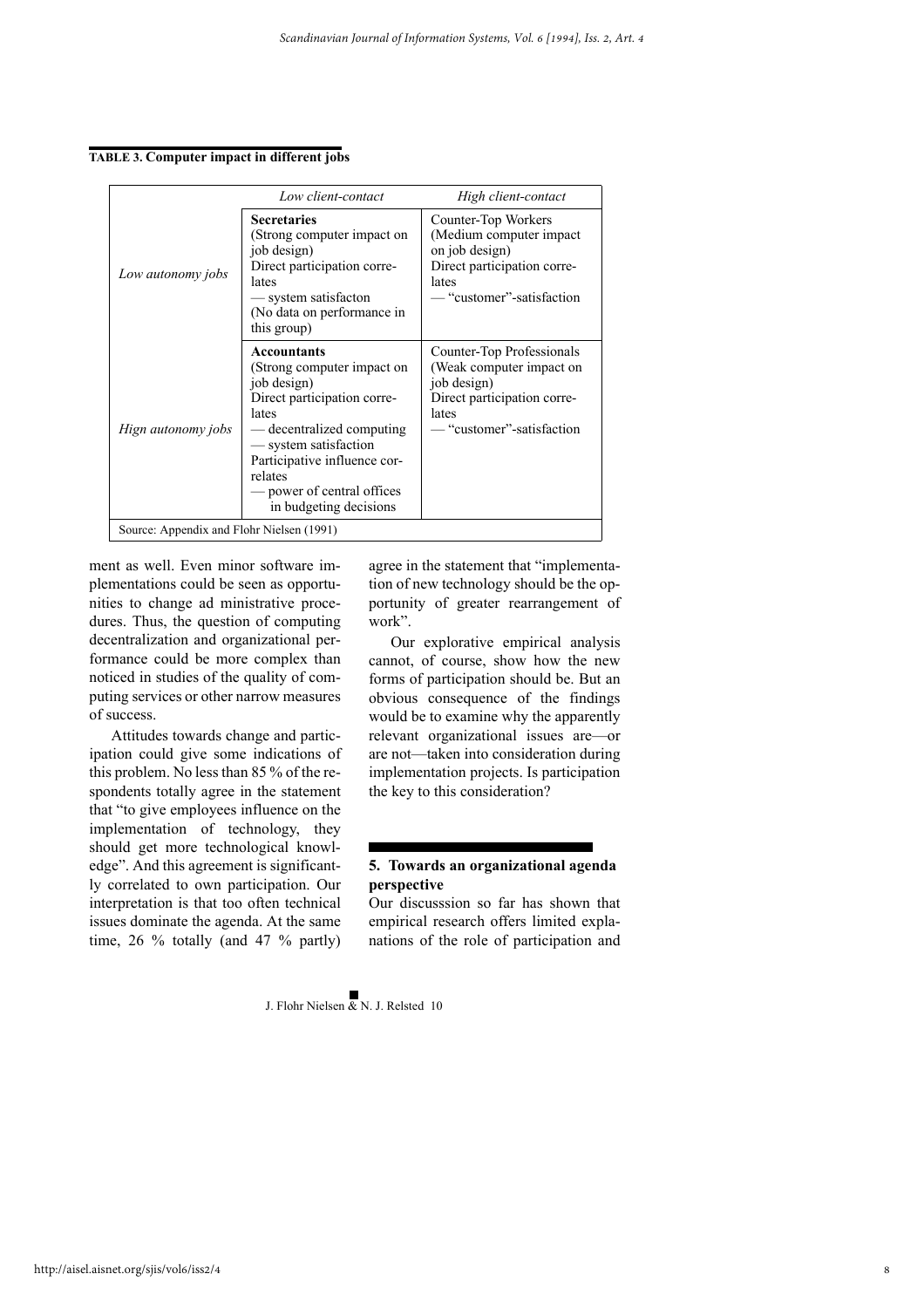how it is related to measures of success. Our data, though, offers some evidence of the possible link between participation and perform ance.

At the same time our data shows that information technology is no strong vehicle for organizational change or performance improvements. To understand how participation can facilitate change, we have to understand the fundamental processes and conditions for change. We think a crucial part is what goes on before formal participation takes place.

The background is complex. The contextual boundary conditions for participation consists of interacting societal and micro-level variables (Dachler & Wilpert 1978). Even in a public context there are notable environmental and internal changes that influence—and are influenced by—the use of information technology. These fundamental changes make the outcome of specific implementation processes difficult to predict. Often the intentions of individual actors in the organization seem so ambiguous or unstable that the decision making assumes some of the features of a garbage can process (Cohen, March & Olsen 1972, March 1981). The encounters between developers and users during implementation may be the garbage cans in which solutions, problems and participants sometimes are connected in a quite unstructured way.

Normally, however, the selection of participants and issues is constrained by routines. In many projects technical skills and technical issues are favoured. In other projects powerful employee representatives are co-opted and other issues considered. Routine constraints make the processes manageable, but in

some cases they exclude valuable opportunities.

This is exactly our point. The agenda for user participation varies due to the varying repertoire of key persons. Opportunities of organizational change are handled differently in different projects and some of the performance gaps felt in the organizations are not taken into consideration.

We propose a framework that explicitly focuses on the agenda setting process in the user organization. Thus we stress how several encounters during the process of change take place and how issues get excluded. This framework, which draws on our empirical findings (including a small interview part) and the general conceptualization on participation made by Dachler and Wilpert (1978), is illustrated below.

#### *The agenda*

The first step is to describe the agenda of participation. In principle any problem can become an issue on the agenda. But if the impulse to change is related to the use of systems, system features are the first options to be considered. They are the routine issues. It is much more difficult to get organizational problems on the agenda.

Possible issues are enumerated in Figure 1. Moving down the list, the issues become less likely to appear.

Then, system features have a physical appearance and are easy to grasp. In our terms they are the visible parts of hardware and software and the options are on size, color, speed, convertability or other simple technical quality dimensions. Because each dimension is rather divisible, these issues are well-suited for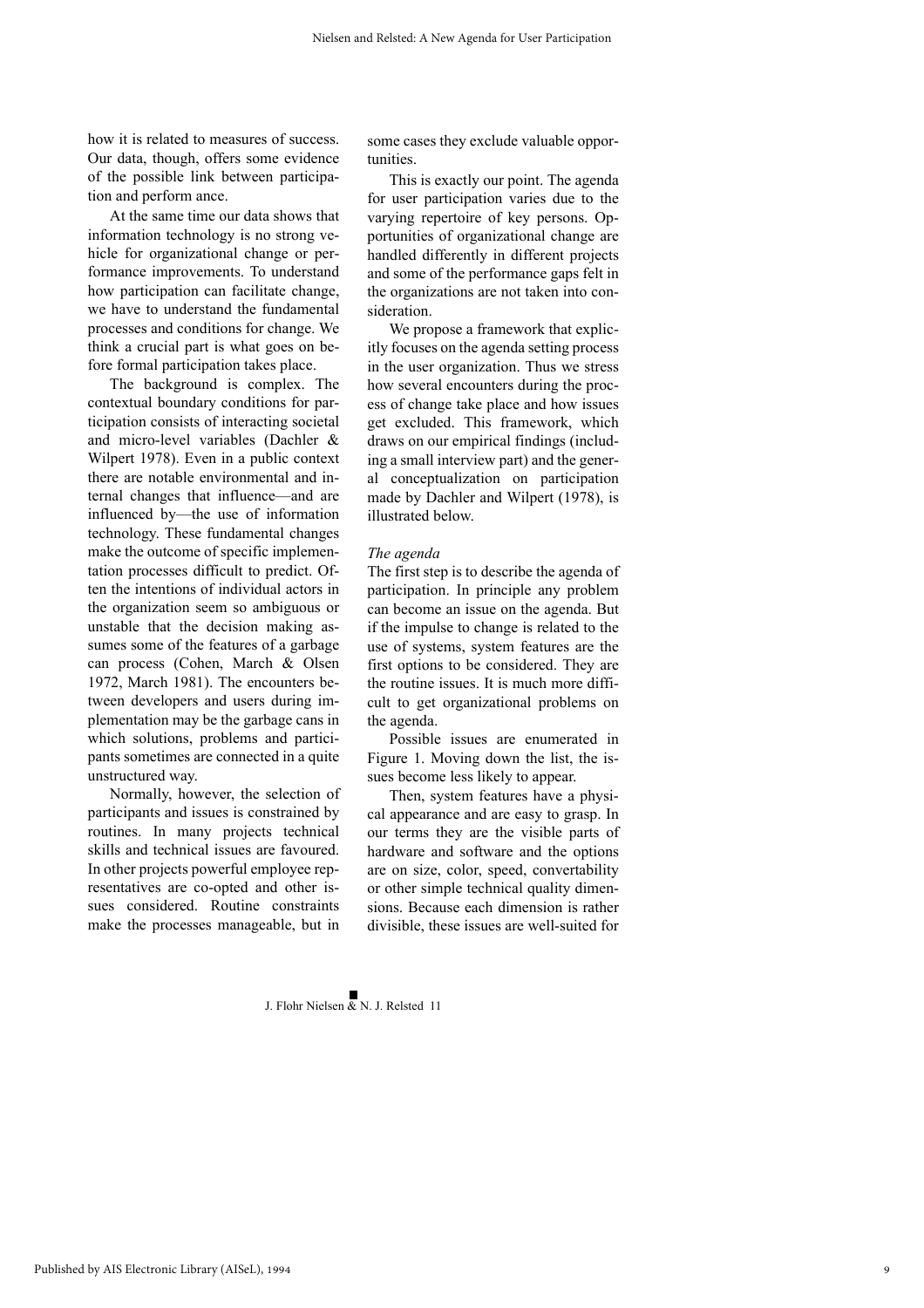



bargaining processes, and as prices decrease agreement is easier to attain.

System support features are the software means to provide user support. "User friendly" menu-driven interfaces in different forms are often the options on these issues. Organizational support features are the organizational means that are normally seen as supplements to the software support. But the—more or less formally established—interpersonal relations can be more than supplements. As recognized in recent research, the support provided by one's peers is not merely important; sometimes it is a substitute for software support and preferred by users (Trauth & Cole 1992).

From the perspective of the individual users, support is crucial wherever it comes from. But normally the crossing of organizational boundaries to get support raises difficulties and uncertainty. Then the individual users often see nearby support as an ideal, and to the degree it is not fully attainable, they get sensi-

tive to the establish ment of proper interdepartemental or interorganizational relations. As a respondent in our study put it: 'Our own systems department seems to be just as far away as Kommunedata (the service bureau)'.

Primary function features are related to the adjustment of administrative procedures. The need for adjustment may follow from the introduction of packaged software, but in principle, adjustments can be totally unrelated to system use. Focus may shift to indirect users and managers. The options are about job design and dependencies between jobs and departments, and conflicts between actors are more frequent.

Often the requirements of users are self-contained tasks and decision-making authority at an individual level. The options may include training activities and, generally for these features, the options cannot be defined in advance by researchers or IS-professionals.

 $\blacksquare$ <br>I. Flohr Nielsen & N. J. Relsted 12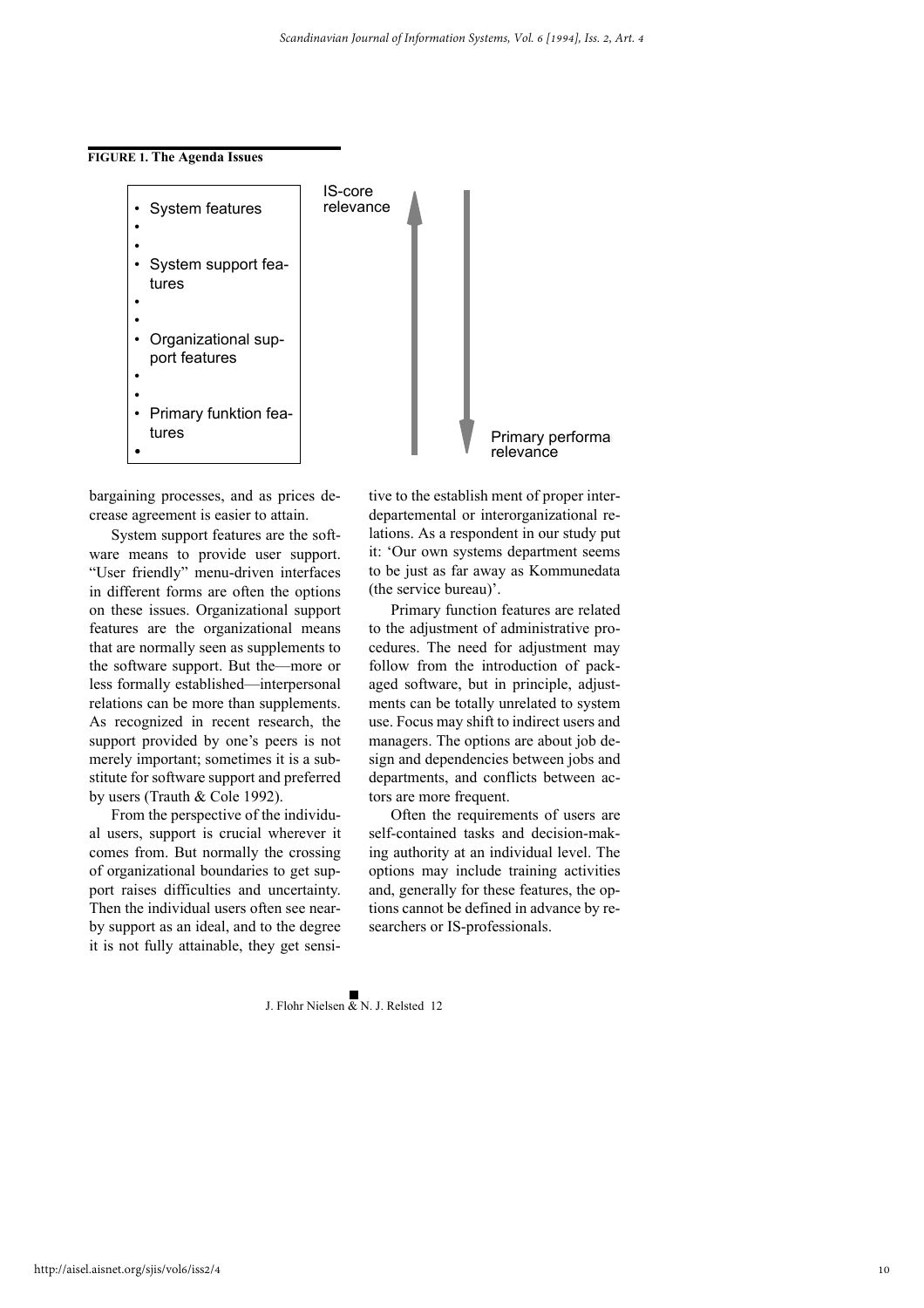**FIGURE 2. The Agenda Setting Process**

Indsæt figur mærket

"side 13"

Figur reduceres til 82%

Then, research on the agenda is difficult to structure and at this point evidence is sparse. Though there are strong indications of the relevance of organizational issues in our study the link to participation can only be documented by the interviewed user's generally stated agreements.

#### *Constraints*

The next step is to trace the constraining factors. This is illustrated in the enumer ation in Figure 2. The fundamental purpose is to describe the process from problem to issue focusing on the 'agenda setting constraints' or what others have called the 'immediate context' of participation (Dachler & Wilpert 1978). As the arrows indicate it is individual persons that perceive and act within structural restrictions. In the encounters certain persons can be connected to certain issues and the selection of participants is always important. The resulting step from issue to 'impact' may then be highly constrained or predetermined.

In the model personal perceptions of the users are central. To initiate a change process individual users have to perceive a performance gap between what is actually done and what ought to be done. Performance gaps are caused by factors in the users' primary task environment, typically changes in technological supply or in the demand of customers. But even when a performance gap is perceived, it may never become an issue that is considered in the encounters. And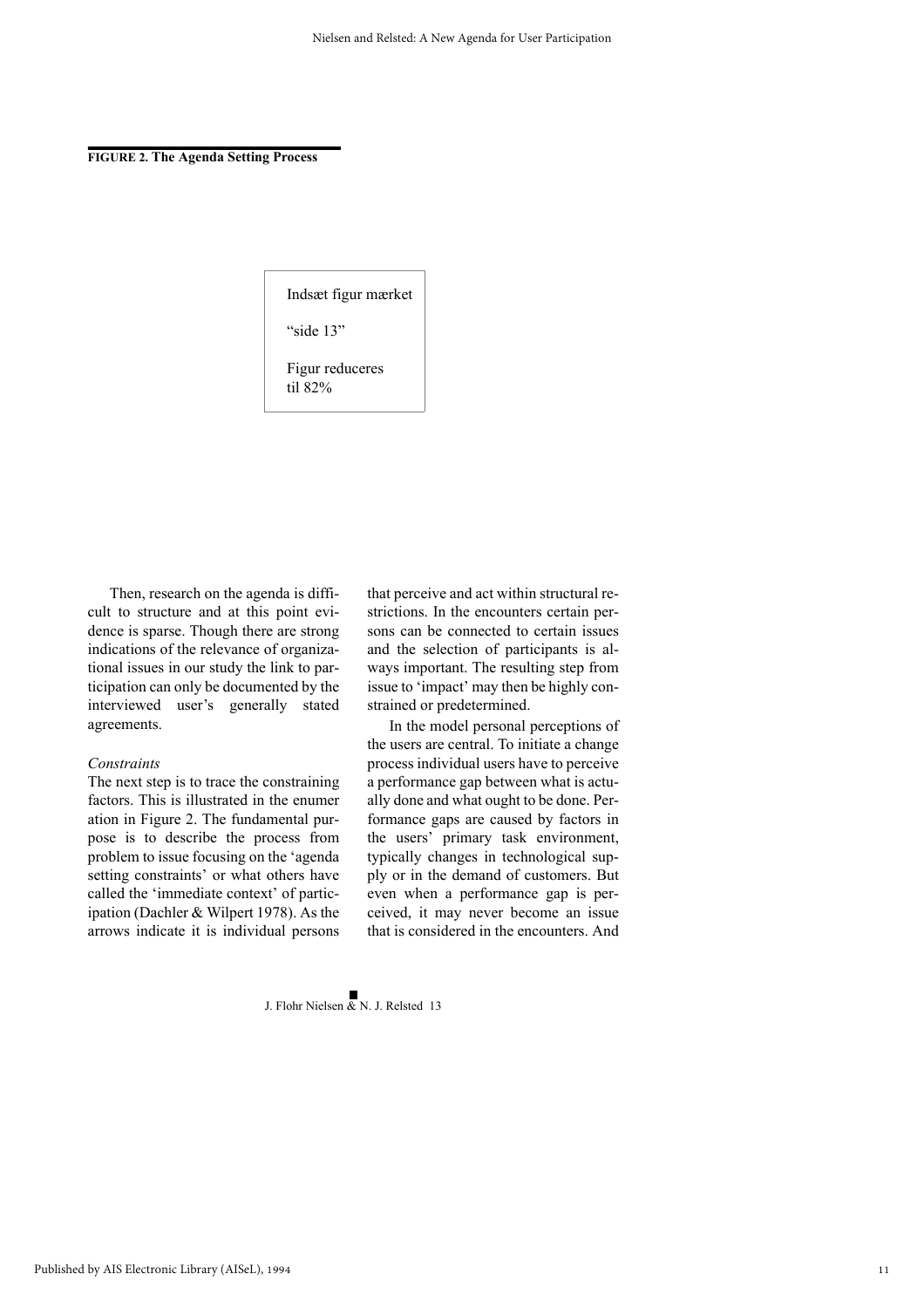even issues taken into ac count may never result in action.

Process factors are obviously constraining the agenda. Resource constraints and time pressure make some considerations difficult. In the sense that routine drives out non-routine issues this is a version of Greshams Law of Planning (March & Simon 1958). It is difficult to increase the capacity of consideration, and development tools as CASE or prototyping can be seen as both enabling and constraining the develop ment work (Orlikowski & Robey 1991). End user development is perhaps the ultima te form of participation but limited in scope and certainly not without problems of documentation etc.

Personal factors are often the root of conservatism. Developers stick to their old routines. Users and managers anticipate problems when organizational options are considered. Everybody can be afraid of issues that involve conflict. But people are different and the individual characteristics are important. While the number of skilled users is increasing, there are still inexperienced users to take care of as computer use expands into new areas. Indirect users often withdraw if the issues are defined only as system issues. Anyway, our data shows that the degree of individual computer use is significantly related to participation (Appendix and Flohr Nielsen 1991)

Structural factors include systems in use and along with the organizational structure they form the basis for any change process. For example, both the decentralization of computing and decision making enable participation. Complex systems and complex tasks call for participation (Tait & Vessey 1988). Above all, the selection of participants is

to some degree determined by the authority structure - and the power structure - of the organization. We will stress that power and conflicts, whether manifest in behaviour or only anticipated, restrict many change processes and even more so in larger projects.

The step from agenda issues to action has been simplified in the model. Of course, impact will be contingent on personal and structural factors and the effect on performance still has to be analyzed. But our data indicate support of the relationship in a municipal context.

The undefined outcome concepts are intended. Measures of performance cannot be predefined; they have to be closely related to the specific users' tasks.

As indicated in the model, the outcome or impact of the process is never final. Any outcome constitutes a starting point for the next project. Thus, every project will be influenced by previous experience.

A simple case might illustrate our perspective. In 1986 a university research unit introduced a word processing system, that was almost solely chosen by one of the secretaries. She knew the system from colleagues in another unit with slightly different tasks and to them it worked well. She was able to control the process, because the issues on the agenda was restricted to quite technically oriented questions of system features. The other secretaries felt like (and was) novices and supported her choice regardless of the systems obvious limitations. Neither secretaries or other actors took problems connected to the division of labor into consideration at this time. After the implementation, the abovementioned organizational problems prevailed and the word processing system appeared to be a

 $\blacksquare$ <br>I. Flohr Nielsen & N. J. Relsted 14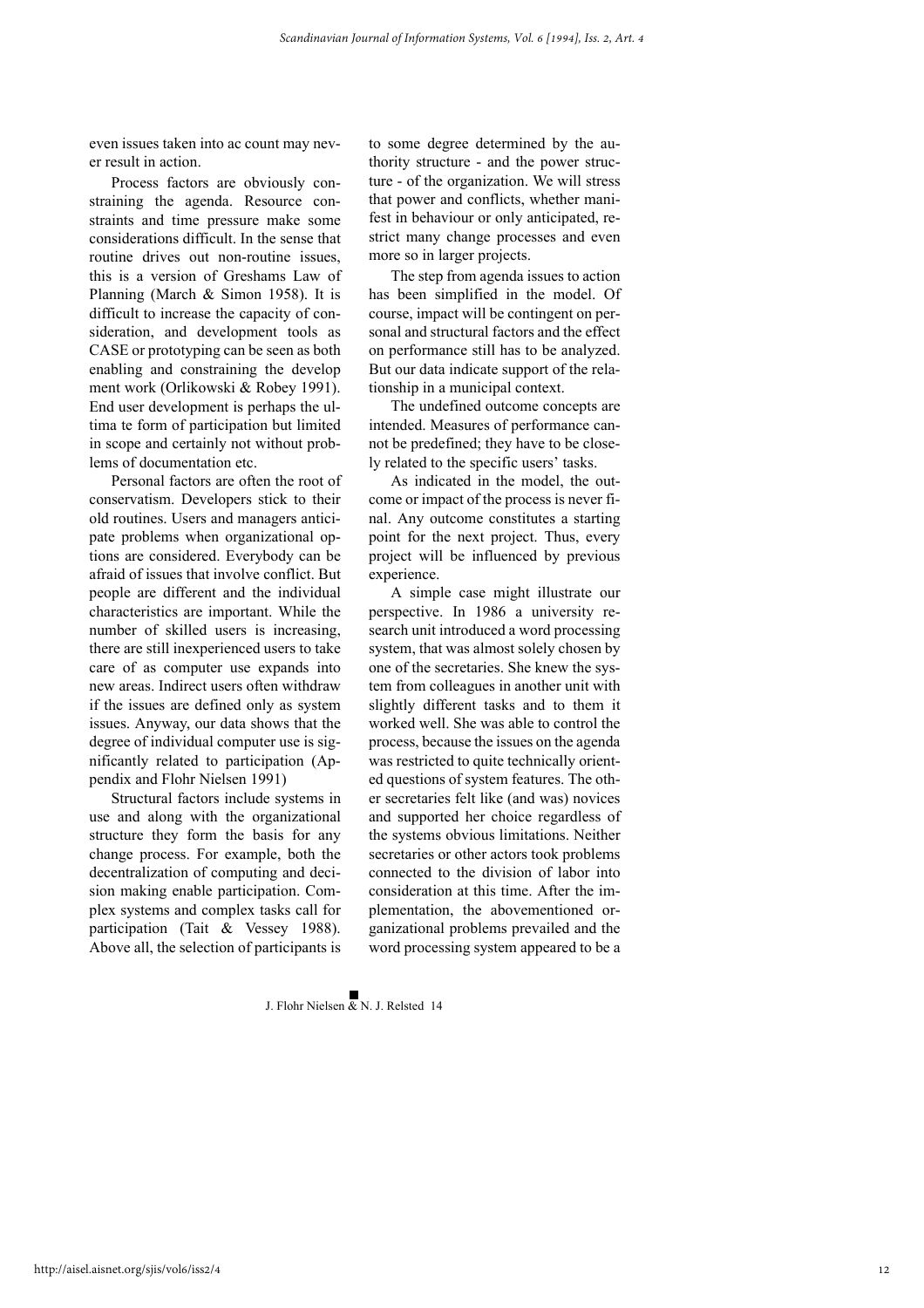failure. This does not mean that participation does not work, but apparently irrelevant issues got most actors to withdraw from active participation in the process. Five years later, during the introduction of the next generation system, both system and organizational problems were taken into consideration and everybody found the issues, technical and organizational, relevant. At that time most of the secretaries were fairly experienced users of word processing.

It this case some of the problems may be explained as a lack of proper support of the users during the process (Mumford 1983b). But as similar patterns are reported in several of our local government interviews and seem to be part of a more general trend towards new roles of actors, a deeper understanding is needed. Only few problems will probably be solved by giving more influence to single experienced users who do not understand the organizational consequences of their choices.

Our model seems limited by focusing on the fundamental and initiating steps in the process and by enumerating factors. More comprehensive models should include the impact more explicitly. However, we are not entirely speculative. We claim that the model is based on evidence in prior research. Furthermore, our contingency approach is not only an "it all depends"-statement. Our data though limited to the context of Danish local government in a particular period offers support in specify ing how participation and its usefulness varies.

#### *Implications for practitioners*

Prescription is dangerous on this basis beyond redrawing attention to organizational aspects. And there are some pitfalls to be noticed.

First of all, we do not recommend large and unmanagable projects. The implemen tation of a large and complex system does not necessarily call for participation with a broad agenda. It is probably mostly in smaller projects that organizational options should be considered and indirect users (or even customers) be involved. There is always a tradeoff between manageable projects and projects adjusting administrative procedures. Prescriptions on clear responsibilities in projects may still be useful (Mumford 1983a). But responsibility should rather be defined in terms of user's functions than in terms of computer systems, rather be seen as an outcome than as a point of departure.

When the implementation calls for considerations of organizational issues, the role of the IS-professionals will change. We just stress the need to broaden the task of IS-professionals, which Mumford (1983b) pointed out several years ago. We still think they have a role to play, because technical knowledge could be needed. But provid ing technical knowledge will be a part-time job. Instead, they are often outsourced and much of their working hours will be used in adjusting administrative procedures. And they will be useful because of their experience from similar projects in other places. Especially if they know something about the users' functions.

The often mentioned difficulty of involving managers will probably diminish as the issues become relevant to organizational performance.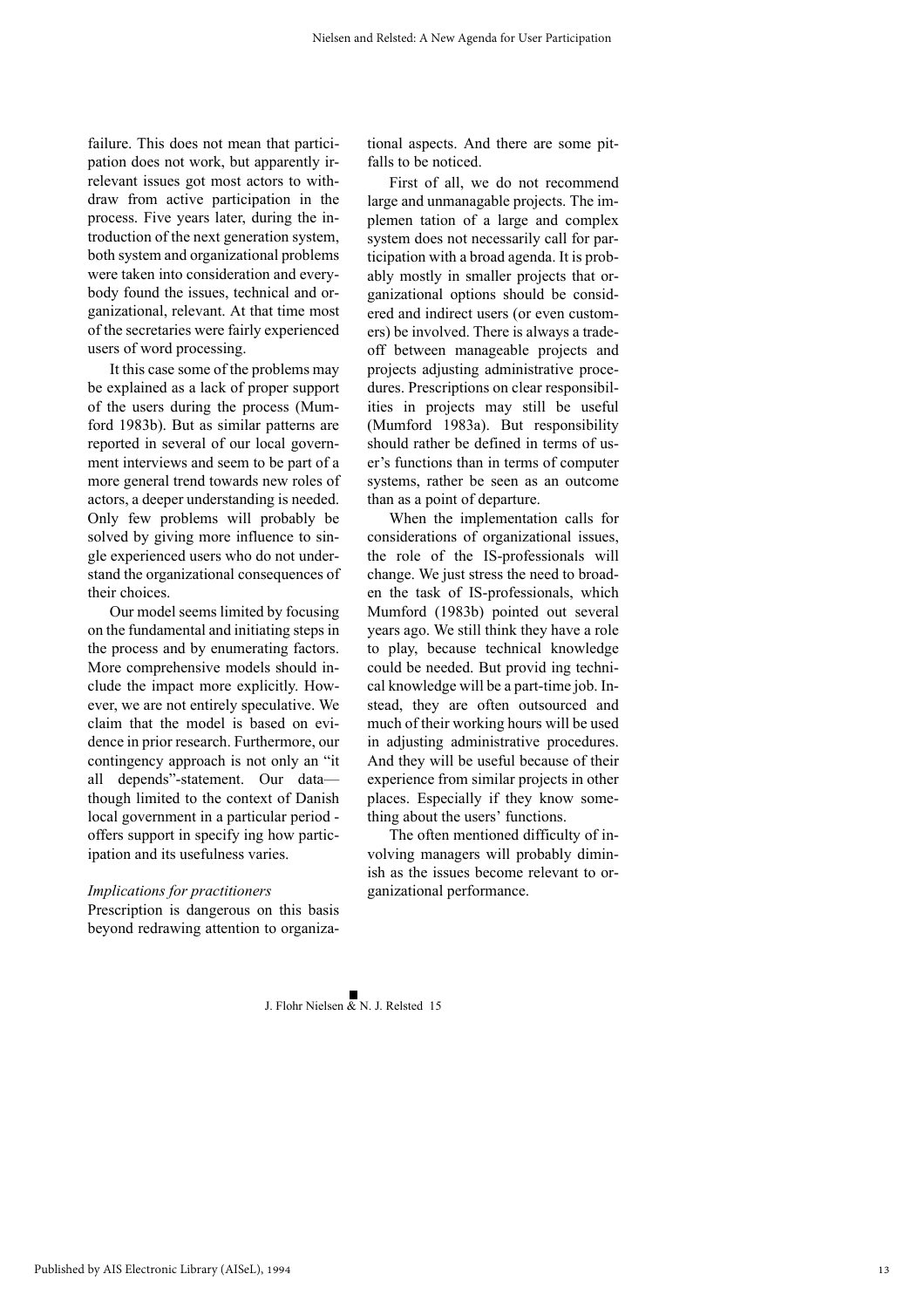## *Implications for research*

Our presentation of the agenda model should be seen as the first step in formulating propositions for further empirical research. Researchers have to be of more help in exploring the boundaries of user participation and system implementation projects. How are organizational issues without easily grasped technical options being handled? We propose this question as the point of departure for practically relevant, but non-prescriptive, studies.

There are, still, theoretical problems to be solved. Though we are indebted to social process models, web models and other theories that do not preassume cause- effect relationships, we are fully aware that they can be confusing. Researchers have to establish the link to useful propositons. We think the focus on the agenda is one way to establish this link.

There are methodological problems to be solved as well. Process models call for case-studies. But both qualitative and quantitative methods or combinations could be used within our framework. Though the agenda is not necessarily a written document and many of the encounters not formal at all, the contents of the agenda could guide otherwise unstructured interviewing in case-studies. In comparative studies such as our own it could enrich datagathering from a user perspective.

Anyway, Scandinavian researchers are in a unique position to contribute in this field because of the special experiences made in Scandinavian organizations and the traditions of doing interdisciplinary research.

#### **6. Conclusion**

Some of the textbook prescriptions on user participation appear to be outdated. Tech nology, users and their organizations have changed. Especially in Scandinavia, participation has both become institutionalized and expected. Developers are seldom in a position to decide whether users should participate or not. In some cases, users have taken over.

Both practitioners and researchers seem to have overstressed narrow measures of success and simple concepts of participation.

The encounters between individual users, user managers and IS-professionals are important for the implementation process. But the issues taken into consideration are the important parts of the process. The relevance of issues should be defined in relation to the performance of the user's primary tasks. Probably, the organizational adjustments have to become issues on the agenda for participation.

If technology is poor it must be developed. We find strong indications of the poor technology of user participation and previous research and prescription seem to be of little help. We offer some empirical evidence of the point that one way to improve participation is to take organizational issues into consideration. Researchers must not keep on neglecting a substantial point: What are the issues discussed during the implementation processes?

There is certainly a need for more indepth analysis of different processes to understand the effect of different agendas. This constitutes a classical dilemma for researchers in this field; is it possible to investigate the processes without giv-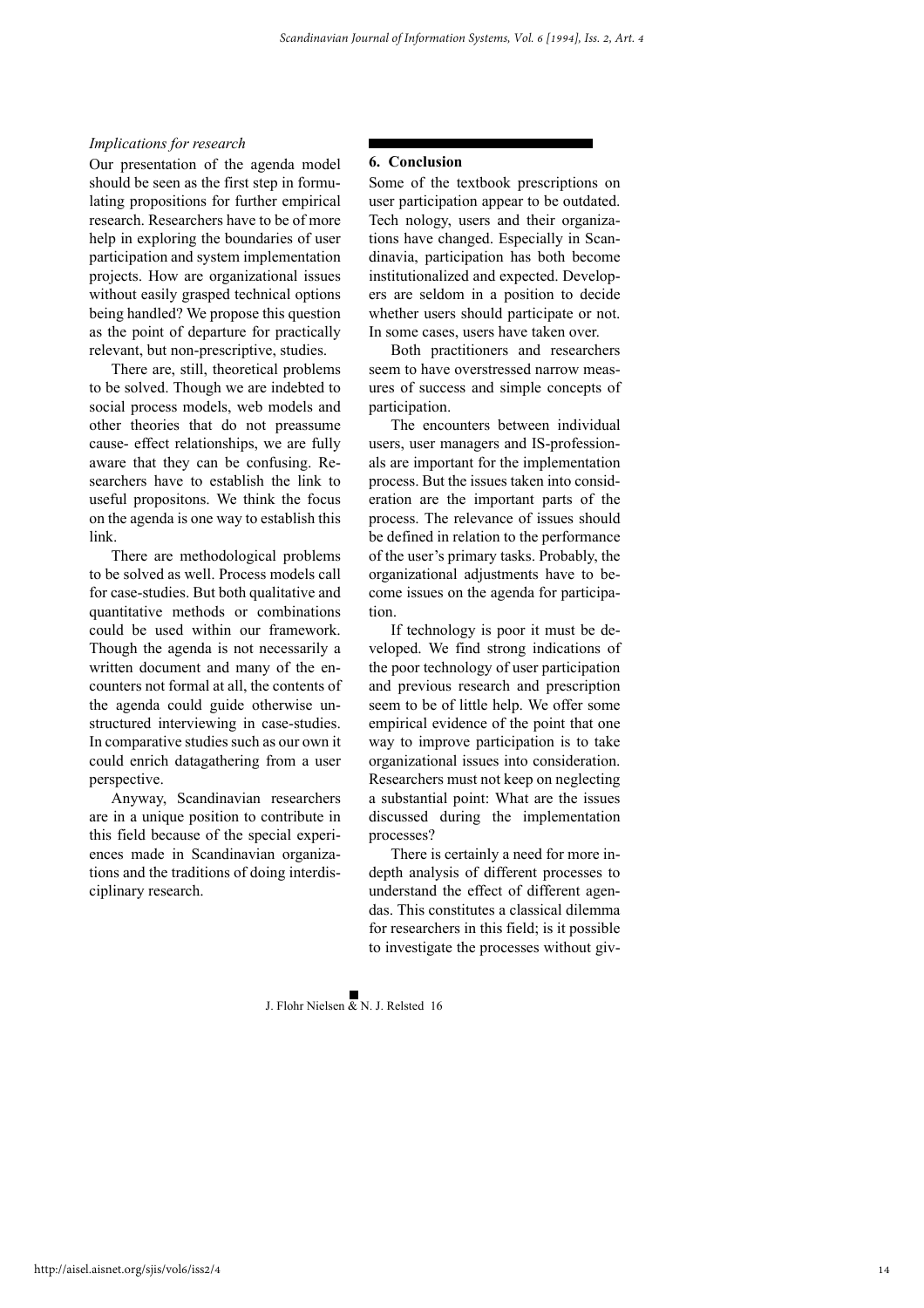ing up comparisons and clarity? We think so. In bridging the gap between abstract process theory and practical research we propose a framework with the agenda as a point of departure.

Finally, our framework and our data stress the importance of contingencies and differences. The increasing differences between users and between projects call for a—more dynamic contingency approach. How "it all depends", has to be further specified in future research.

**Acknowledgements**

We would like to thank colleagues at the Institute of Management, University of Aarhus, participants at the IRIS seminar 1993 and two anonymous referees for helpful comments on earlier drafts of this paper.

#### **References**

- Attewell, P. & Rule, J., (1984). Computing and Organizations: What We Know and What We Dont't Know. *Communications of the ACM*, (12).
- Bansler, J., (1987). *Systemudvikling. Teori og historie i skandinavisk perspektiv*, Studentlitteratur, Lund.
- Baroudi, J.J., Olson, M.H. & Ives, B., (1986). An Empirical Study of the Impact of User Involvement on System Usage and Information Satisfaction, *Communications of the ACM*, Vol. 29, No. 3.
- Borum, F. (1990). Divergence and Convergence: A Community Analysis of the Structuring of the Danish IT Field. In F. Borum & P.H. Kristensen (Eds.) *Technological Innovation and Organizational*

*Change*. New Social Science Mono graphs, Copenhagen.

- Borum, F. & Christiansen, J.K. (1993). Actors and Structure in IS Projects: What makes Implementation happen?, *Scandinavian Journal of Management*, Vol. 9, No. 1.
- Child, J. & Loveridge, R. (1990). *Information Technology in European Services - Towards a Microelectronic Future*, Blackwell, Oxford.
- Cohen, M.D., March, J.G. & Olsen, J.P. (1972). A Garbage Can Model of Organi zational Choice, *Administrative Science Quarterly*, Vol. 17, March.
- Dachler, H.P. & Wilpert, B. (1978). Conceptual Dimensions and Boundaries of Participation in Organizations: A Critical Evaluation, *Administrative Science Quarterly*, Vol. 23, March.
- Danziger, J.N. & Kraemer, K.L. (1986). *People and Computers*, Columbia University Press, New York.
- Danziger, J.N., Kraemer, K.L., Dunkle, D.E. & King, J.L. (1993). Enhancing the Quality of Computing Services: Technology, Structure and People, *Public Admini stration Review*, March/April.
- DeLone, W.H. & McLean, E.R. (1992). Information Systems Success: The Quest for the Dependent Variable, *Information Systems Research* (3:1), March.
- Ehn, P. & Kyng, M. (1987). The Collective Resource Approach to System Design, in Bjerkness, G., Ehn, P. & Kyng, M. (Eds.). *Computers and Democracy - A Scandinavian Challenge*, Aldershot, Avebury.
- Flohr Nielsen, J. (1986). Informationsteknologi og organisation i kommunerne, in Jens Genefke & Ole Ø. Madsen (ed.). *Driftsøkonomiske aspekter af ny teknologi*, Aarhus Universitetsforlag, Århus.
- Flohr Nielsen, J. (1989). Teknologien og budgetbissen - nyteknologiske træk i den kommunale budgetlægning, *Nordisk Administrativt Tidsskrift*, No. 1.
- Flohr Nielsen, J. (1991). *Administrative job under ændring - ny teknologi hos kom-*

 $\blacksquare$ <br>J. Flohr Nielsen & N. J. Relsted 17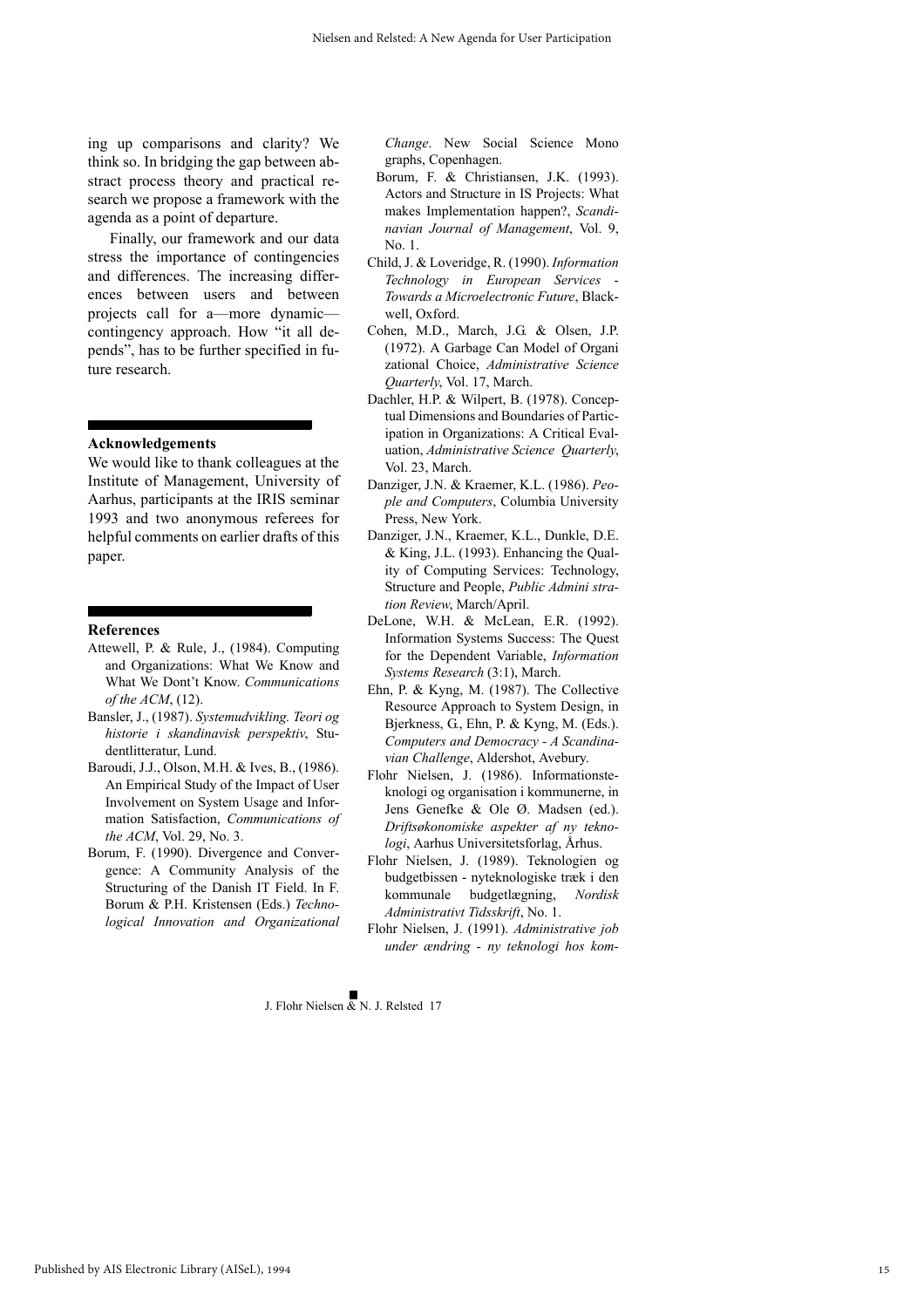*munalt ansatte*, Working Paper, IFVskrifter 1991-1, University of Aarhus.

- Franz, C. R. & Robey, D. (1986). Organizational Context, User Involvement and the Usefulness of Information Systems, *Decision Sciences*, July.
- Friedman, A.L. (with Cornford, D.) (1989). *Computer Systems Development: History, Organization and Implementation*, Wiley, Chichester.
- Gurbaxani, V. & Whang, S. (1991). The Impact of Information Systems On Organizations and Markets, *Communications of the ACM*, Vol. 34, No. 1.
- Hackmann, J.R. & Oldham, G.R. (1980). *Work Redesign*, Addison-Wesley, Reading, Massachusetts.
- Høyer, R. (1990). *Informasjonsteknologi og brukermedvirkning i 80-årene: Fra ideologi til arbeidsform*, Working Paper 1990/5, Norwegen School of Management, Oslo.
- Ives, B. & Olson, M.H. (1981). User Involvement in System Design: An Empirical Test of Alternative Approaches, *Information and Management,* 4.
- March, J.G. & Simon, H.A. (1958). Organizations, Wiley, New York.
- March, J.G. (1981). Footnotes to Organizational Change, *Administrative Science Quarterly*, Vol. 26, December.
- Mumford, E. (1983a). *Designing Human Systems for New Technology: The ETHICS Method*, Manchester Business School, Manchester.
- Mumford, E. (1983b). *Designing Secretaries*, Manchester Business School, Manches ter.
- Neergaard, P. (1992). *Planlægning af ændringer - Administrative systemer m.m.*, Samfundslitteratur, København.
- Newman, M. & Robey, D. (1992). A Social Process Model of User-Analyst Relationships, *MIS Quarterly*, June.
- Orlikowski, W.J. & Robey, D. (1991). Information Technology and the Structuring of Organizations, *Information Systems Research* (2:2), June.
- Robey, D. (1987). Implementation and the Organizational Impacts of Information Systems, *Interfaces*, Vol. 17, No. 3, May-June.
- Saarinen, T. & Sääksjärvi, M. (1990). The Missing Concept of User Participation. An Empirical Assessment of User Participation and Information Systems Success, *Scandinavian Journal of Information Systems*, Vol. 2.
- Tait, P. & Vessey, I. (1988). The Effect of User Involvement on System Success: A Contingency Approach, *MIS Quarterly*, March.
- Trauth, E.M. & Cole, E. (1992). The Organizational Interface: A Method for Suppor ting End Users of Packaged Software, *MIS Quarterly*, March.

## **Appendix: Correlations on participation in the local government study**

The table is shown on the following page.

Note: Different performance measures were used in the accountant and countertop worker categories; no data on performance in the group of secretaries.

\*): MPS= *Motivating Potential Score* (Hackmann & Oldham 1980); used as defined in Flohr Nielsen (1991)

(a): significant correlation on "customer"-satisfaction reported by counter-top workers  $(p<0.10)$ 

(b): significant correlation on central office power in budgeting decisions reported by accountants  $(p<0.05)$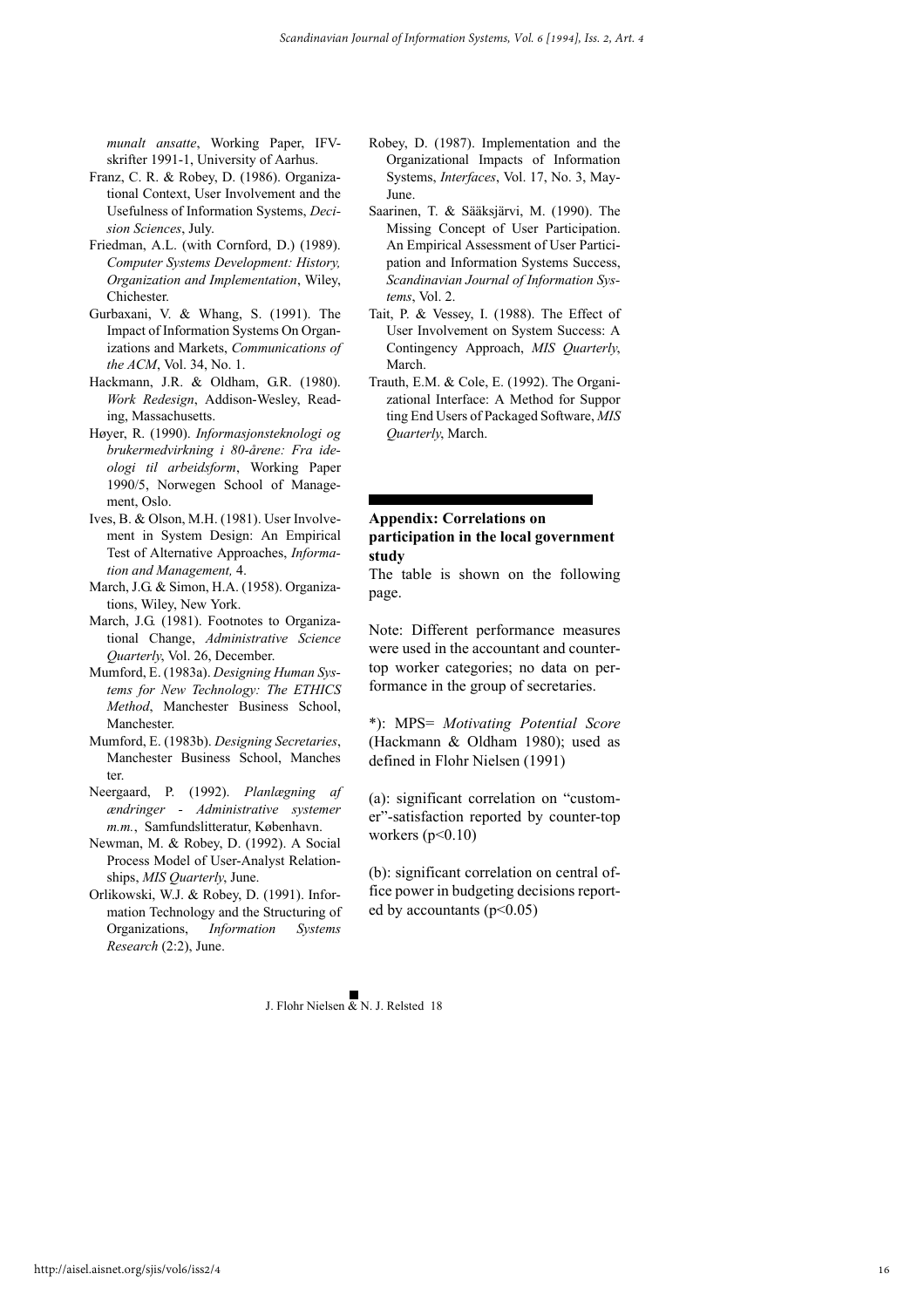**TABLE A. Rankorder-correlations (Kendall tau b) (N=329)**